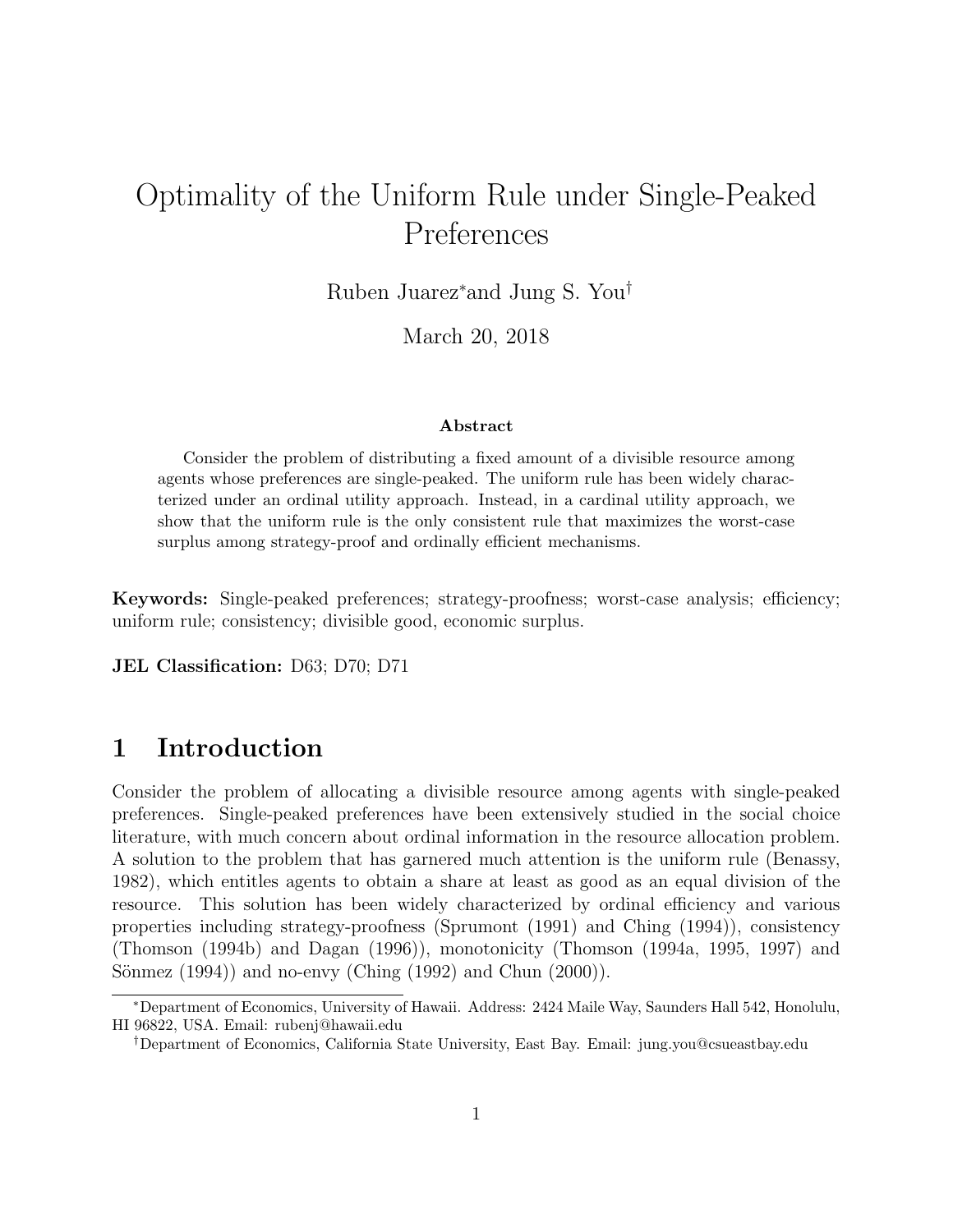Our work differs from the literature by quantifying the quality of an outcome in the allocation problem. We focus on the case where agents report their cardinal intensities over their share, therefore incentive compatibility of the mechanism is desirable. Our incentive compatibility requirement is truth-telling in dominant strategy, that is, strategy-proofness. The traditional impossibility result of finding strategy-proof mechanisms that maximize economic surplus still holds in the limited domain of concave single-peaked preferences that we study in this paper (Hurwicz  $(1972)$  and Holmström  $(1979)$ ). To overcome this impossibility, our paper refines the optimality criteria and provides a novel characterization of the uniform rule in this setting.

When cardinal utilities matter, an optimality criterion used to rank allocation rules in the recent literature is the worst relative surplus (WS). The worst relative surplus of an allocation rule is the smallest ratio of economic surplus to maximal surplus over all utility profiles. An optimal mechanism will generate the greatest worst relative surplus within a group of strategy-proof mechanisms. With this robustness metric, the social planner does not need to know specific utility functions of agents or to have a prior belief about their distributions. Thus, the index WS appeals to an extremely conservative planner who aims to select a mechanism for the best performance in the worst-case. In the domain of singlepeaked preferences, Procaccia and Tennenholtz (2013) and Alon et al. (2010) explore worstcase strategy-proof rules for the problem of locating a public good on a line and on general networks, respectively.<sup>1</sup> The worst-case analysis is also adopted in Aggarwal et al.  $(2005)$ , Goldberg et al. (2001, 2006), Hartline and McGrew (2005), Jahari and Tsitsiklis (2004), Cavallo (2006), Moulin (2009), Moulin and Shenker (2001), Guo and Conitzer (2009, 2010), You  $(2015)$ , Juarez and Kumar  $(2013)$ , and Fischer and Klimm  $(2015)$ .

Here, our optimality criterion strengthens the worst relative surplus as it requires optimal mechanisms to satisfy consistency in the worst-case. Once an optimal mechanism decides the allocation to each agent in a group N, for any subgroup  $S \subseteq N$ , there should not be a redistribution of the resource that makes every agent in S better off in the worst-case scenario. Thus, our optimal mechanism guarantees the greatest worst relative surplus not only for a group N but also for any subgroup of N. Strengthening the criterion with consistency, we show that the uniform rule is uniquely optimal among strategy-proof and ordinally efficient rules. It guarantees the greatest surplus at any coalition of agents when the good is either overdemanded or underdemanded (Theorem 1). Furthermore, our characterization is tight, as removing either of the main assumptions in the Theorem provides a fairly large class of efficient rules (Remarks 1-4).

<sup>&</sup>lt;sup>1</sup>The worst-case optimal mechanisms in Procaccia and Tennenholtz  $(2013)$  are variants of choosing any k-th order statistic of agents' peaks.

<sup>2</sup>The worst-case analysis that adopts an absolute instead of relative measure has been explored in Juarez (2008, 2015), and Moulin and Shenker (1999).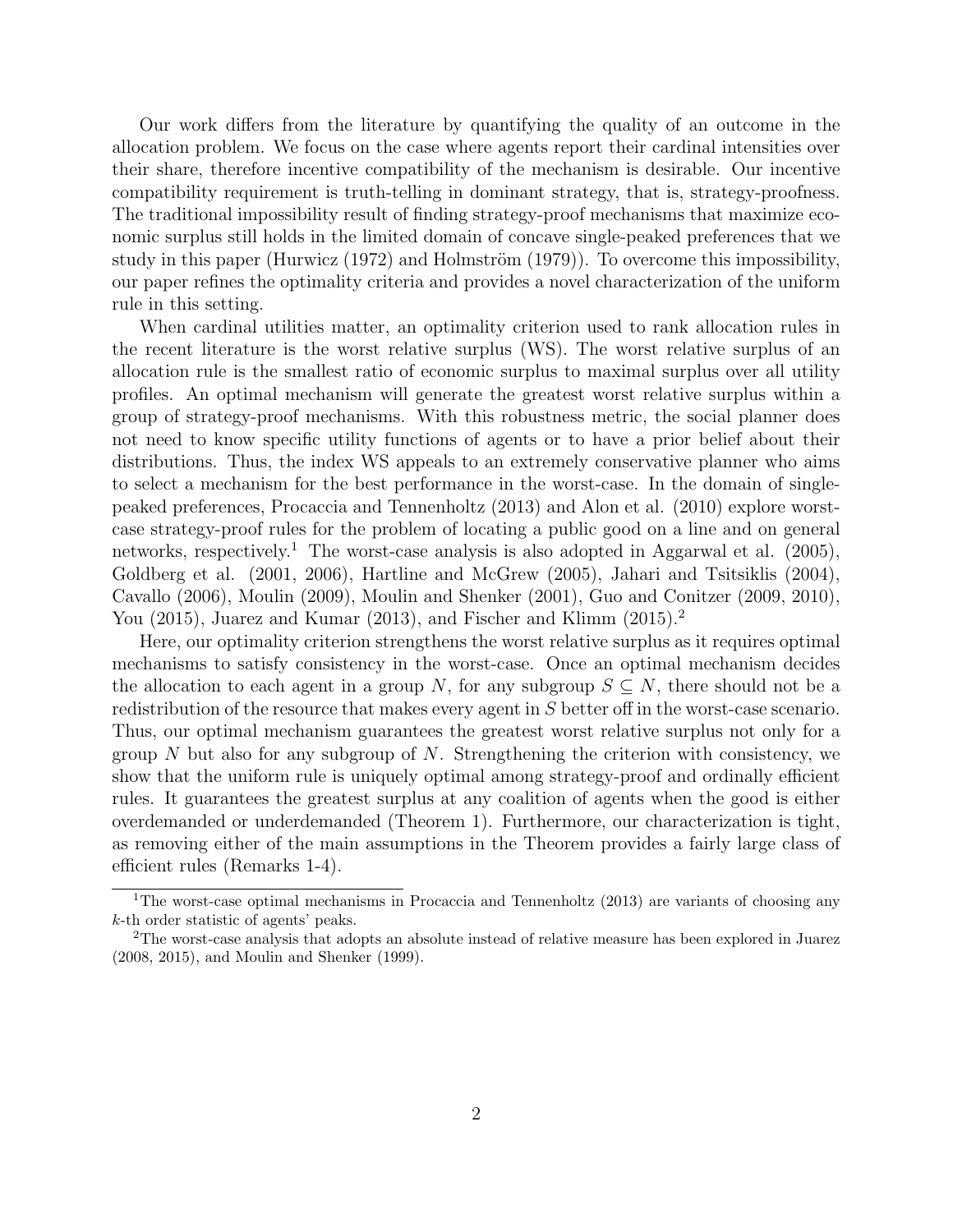### 2 Model

Consider a group of agents  $N = \{1, \ldots, n\}$  for  $n \geq 2$ . For any  $C > 0$ , a utility function  $u_i \in \mathcal{U}(C)$  is a function  $u_i : [0, C] \to \mathbb{R}_+$  that is continuous, concave, and single-peaked: there exists a peak,  $x_i^*(u_i) \in [0, C]$ , such that for all  $y_i, z_i \in [0, C]$ , if either  $x_i^*(u_i) < y_i < z_i$ or  $z_i \leq y_i \leq x_i^*(u_i)$ , then  $u_i(x_i^*) > u_i(y_i) > u_i(z_i)$ . We denote by  $\mathcal{U}(S, C) = \mathcal{U}(C)^S$ the set of utility functions in  $\mathcal{U}(C)$  for the agents in S. For the profile  $u \in \mathcal{U}(S, C)$ , let  $x_S^*(u) = \sum_{i \in S} x_i^*(u_i)$  be the sum of the peaks of u. If  $x_S^*(u) > C$  or  $x_S^*(u) < C$ , then a resource is **overdemanded** or **underdemanded**, respectively. Let  $\overline{U}(S, C)$  and  $U(S, C)$ be the set of utility profiles in  $\mathcal{U}(S, C)$  that are overdemanded and underdemanded for the agents in  $S$  and the amount of resource  $C$ , respectively.

**Definition 1** A **problem**  $(S, C, u<sub>S</sub>)$  consists of

- a group of participants  $S \subseteq N$ ,
- an amount to divide  $C > 0$ , and
- a profile of utility functions  $u_S \in \mathcal{U}(S, C)$ .

We denote by P the set of problems. For any  $C > 0$  and  $S \subseteq N$ , the set of feasible allocations  $Y(S, C) = \{y \in [0, C]^S | \sum_{i \in S} y_i = C\}$  is the set of vectors that distribute C among the agents in S.

**Definition 2** A mechanism F is a function that associates to each problem  $(S, C, u_S) \in \mathcal{P}$ a feasible allocation  $F(S, C, u_S) \in Y(S, C)$ .

The **uniform rule**  $F^U$  is a well-known mechanism that associates the following feasible allocation to problem  $(S, C, u_S)$ : for all  $i \in S$ , if  $x_S^*(u_S) \geq C$ , then  $F_i^U(S, C, u_S)$  =  $\min_{i} \{x_i^*(u_i), \mu\}$  where  $\mu$  solves the equation  $\sum_{i \in S} \min \{x_i^*(u_i), \mu\} = C$ . If  $x_S^*(u_S) \leq C$ , then  $F_i^U(S, C, u_S) = \max\{x_i^*(u_i), \nu\}$  where  $\nu$  solves  $\sum_{i \in S} \max\{x_i^*(u_i), \nu\} = C$ .

**Definition 3** • A mechanism F is **strategy-proof** if for any problem  $(S, C, u_S)$ ,  $i \in S$ , and  $u'_i \in \mathcal{U}(C)$ ,

$$
u_i(F(S, C, [u_i, u_{S \setminus \{i\}}])) \geq u_i(F(S, C, [u'_i, u_{S \setminus \{i\}}])).
$$

- A mechanism F is same-sided if for any problem  $(S, C, u<sub>S</sub>)$ , whenever  $x<sub>S</sub><sup>*</sup>(u<sub>S</sub>) \leq$  $C, x_i^*(u_i) \leq F_i(S, C, u_S)$  holds for all  $i \in S$ , and whenever  $x_S^*(u_S) \geq C, x_i^*(u_i) \geq$  $F_i(S, C, u_S)$  holds for all  $i \in S$ .
- A mechanism F is **consistent** if for all  $C > 0$ , all  $u \in U(N, C)$  and all  $S \subset N$ ,  $F_i(N, C, u) = F_i(S, \sum_{i \in S} F_i(N, C, u), u_S)$  for all  $i \in S$ .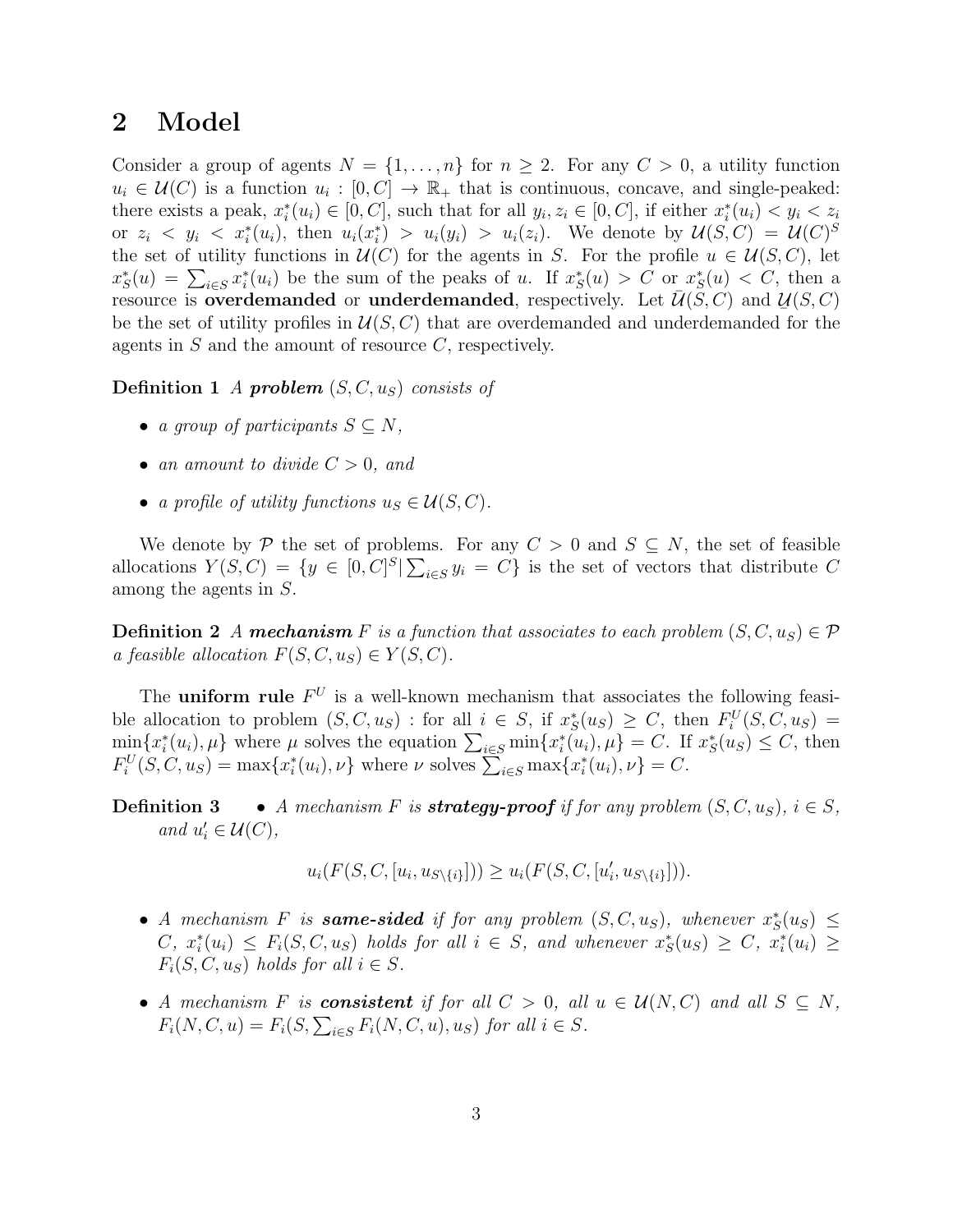A mechanism is strategy-proof if agents do not gain by reporting any utility function different than their true preferences. A mechanism is same-sided if no agent is allocated more than their peak when the good is overdemanded, and no less than their peak when the good is underdemanded. Same-sidedness is equivalent to ordinal efficiency for strategy-proof mechanisms. A mechanism is consistent if after any subgroup of agents have been allocated their share of the resource, the allocations for the remaining agents do not change upon reassessing their allocation with the remaining resource. These three properties have been well studied in the literature of resource allocation.

Given a problem  $(S, C, u<sub>S</sub>)$ , each allocation  $y \in Y(S, C)$  generates **economic surplus** of  $\sum_{i\in S} u_i(y_i)$ . If  $y \in Y(S, C)$  satisfies  $y \in \arg \max_{z \in Y(S, C)} \sum_{i\in S} u_i(z_i)$ , the allocation y is efficient. When  $y$  is efficient, the economic surplus is said to be the efficient surplus. We denote by  $Eff(u, S, C)$  the efficient surplus given the utility profile u, the coalition S and the amount of resource  $C$ .

We measure the performance of a mechanism by computing the worst relative surplus at every coalition and resource. Given a utility profile  $u \in \mathcal{U}(S, C)$ , the **relative surplus** at an allocation is the ratio of the economic surplus to efficient surplus.

The worst relative surplus of the mechanism F at a coalition  $S \subseteq N$  and resource C for the overdemanded case is

$$
\overline{WS}(F, S, C) = \inf_{u \in \overline{U}(S, C)} \frac{\sum_{i \in S} u_i(F_i(S, C, u))}{Eff(u, S, C)}
$$

The worst relative surplus of the mechanism G at a coalition  $S \subseteq N$  and resource C for the underdemanded case is

$$
\underline{WS}(G, S, C) = \inf_{u \in \mathcal{U}(S, C)} \frac{\sum_{i \in S} u_i(G_i(S, C, u))}{Eff(u, S, C)}
$$

- **Definition 4 (Optimality of a mechanism)** A strategy-proof and same-sided mechanism  $F^*$  is optimal for the overdemanded case if for any other strategy-proof and same-sided mechanism F, any group  $S \subseteq N$  and any amount of resource  $C > 0$  we have that  $\overline{WS}(F, S, C) \leq \overline{WS}(F^*, S, C)$ .
	- A strategy-proof and same-sided mechanism G<sup>∗</sup> is optimal for the underdemanded case if for any other strategy-proof and same-sided mechanism G, any group  $S \subseteq N$  and any amount of resource  $C > 0$  we have that  $W S(G, S, C) \le W S(G^*, S, C)$ .
- **Theorem 1** i. The uniform rule  $F^U$  is the unique optimal and consistent mechanism for the overdemanded case. Moreover,  $\overline{WS}(F^U, S, C) = \frac{1}{|S|}$  for any  $S \subseteq N$  and any  $C > 0$ .
	- ii. The uniform rule  $F^U$  is the unique optimal and consistent mechanism for the underdemanded case. Moreover,  $\underline{WS}(F^U, S, C) = \frac{|S|-1}{|S|}$  for any  $S \subseteq N$  such that  $|S| > 1$ , and any  $C > 0$ .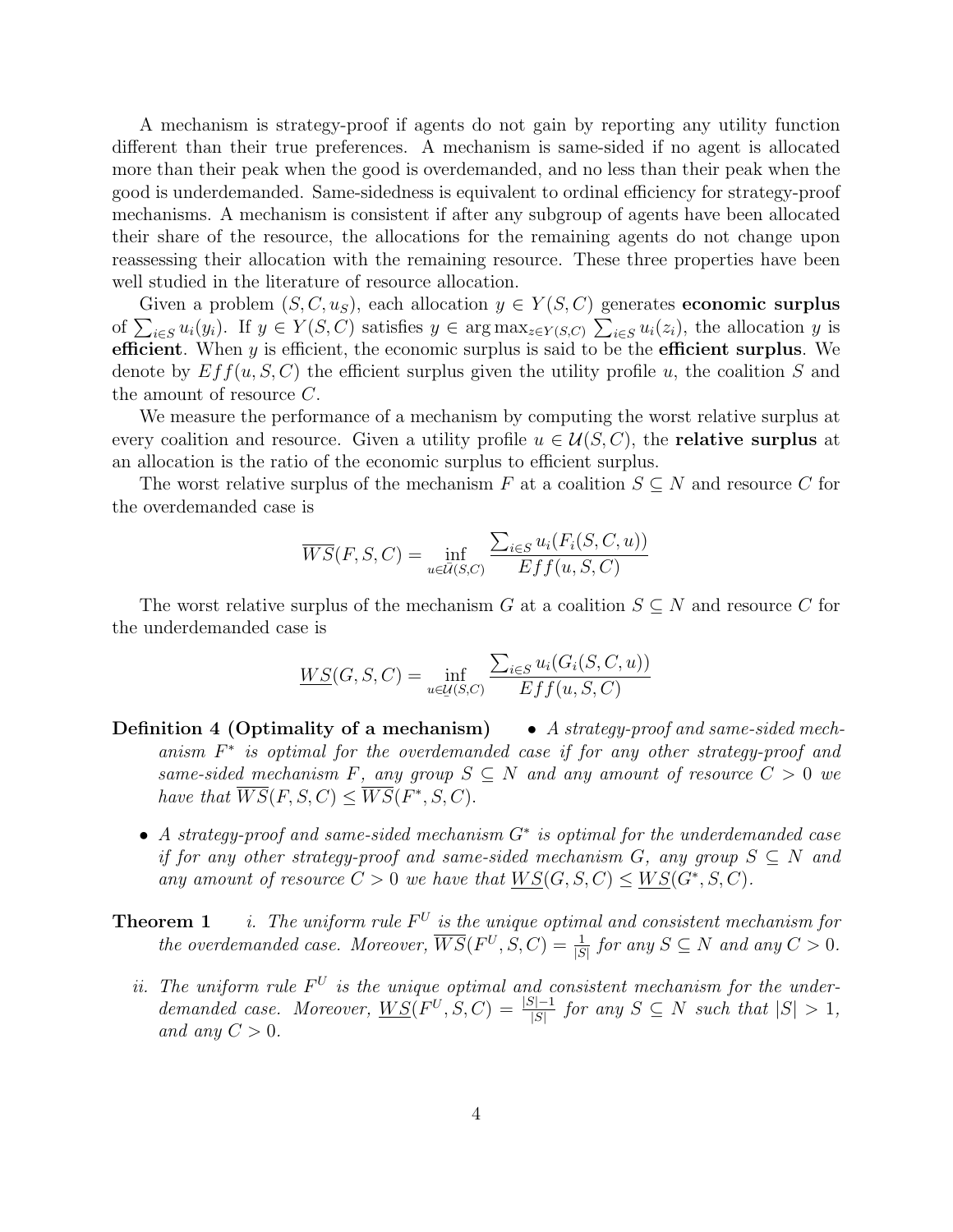### Proof.

A critical characterization of strategy-proof and same-sided mechanisms due to Barberà, Jackson and Neme (1997) is introduced below. The class of strategy-proof and same-sided mechanisms includes an enormous number of quite varied mechanisms.

**Lemma 1** A mechanism F is strategy-proof and same-sided if and only if for each  $i \in N$ there exists  $a_i: \mathcal{U}(N \setminus i, C) \to [0, C]$  and  $b_i: \mathcal{U}(N \setminus i, C) \to [0, C]$ , such that  $a_i(u_{-i}) \leq b_i(u_{-i})$ and  $\sum_{i \in N} \min[x_i^*(u_i), b_i(u_{-i})] = C$  for all u such that  $x_N^*(u) > C$ ,  $\sum_{i \in N} \max[x_i^*(u_i), a_i(u_{-i})] = C$ C for all u such that  $x_N^*(u) \leq C$ , and  $F_i(N, C, u) = \min[x_i^*(u_i), b_i(u_{-i})]$  if  $x_N^*(u) > C$ ,  $F_i(N, C, u) = \max[x_i^*(u_i), a_i(u_{-i})]$  if  $x_N^*(u) \leq C$ .

Lemma 1 states that each agent will receive his or her most preferred share or personalized cap (floor) for the case of overdemanded (underdemanded, respectively) resource if and only if the mechanism is strategy-proof and same-sided. We use this lemma to prove our main theorem. We split this proof into the overdemanded and underdemanded cases.

Proof for the overdemanded case:

**Step A1.**  $\overline{WS}(F^U, S, C) = \frac{1}{|S|}$  for any coalition  $S \subseteq N$  and any  $C > 0$ . First, we show that  $\overline{WS}(F^U, S, C) \geq \frac{1}{18}$  $\frac{1}{|S|}$  for all  $S \subseteq N$  and all  $C > 0$ . Consider  $v_S \in \overline{\mathcal{U}}(S, C)$ and suppose that  $E_i$  is the peak of  $v_i$  on  $[0, C]$  for each  $i \in S$ . Since  $v_i$  is non-decreasing and concave in the interval [0,  $E_i$ ], we have  $v_i(\min\{\frac{C}{|S|}\})$  $\left(\frac{C}{|S|}, E_i\right) \geq \frac{v_i(\min\{C, E_i\})}{|S|}$  $\frac{N(C, E_i)}{|S|}$ . This implies

$$
\frac{\sum_{i \in S} v_i(\min\{\frac{C}{|S|}, E_i\})}{\sum_{i \in S} v_i(\min\{C, E_i\})} \ge \frac{1}{|S|}
$$

Furthermore, since  $F_i^U(S, C, v_S) \ge \min\{\frac{C}{|S|}\}$  $\frac{C}{|S|}, E_i$  for each  $i \in S$ , we have

$$
\frac{\sum_{i \in S} v_i(F_i^U(S, C, v_S))}{\sum_{i \in S} v_i(\min\{C, E_i\})} \ge \frac{\sum_{i \in S} v_i(\min\{\frac{C}{|S|}, E_i\})}{\sum_{i \in S} v_i(\min\{C, E_i\})} \ge \frac{1}{|S|}
$$

Finally, from  $Eff(v_S, S, C) \leq \sum_{i \in S} v_i(\min\{C, E_i\})$ , we have

$$
\frac{\sum_{i \in S} v_i(F_i^U(S, C, v_S))}{Eff(v_S, S, C)} \ge \frac{\sum_{i \in S} v_i(F_i^U(S, C, v_S))}{\sum_{i \in S} v_i(\min\{C, E_i\})} \ge \frac{1}{|S|}
$$

Hence,  $\overline{WS}(F^U, S, C) \geq \frac{1}{15}$  $\frac{1}{|S|}$  for all  $S \subseteq N$  and all  $C > 0$ .

Next, we show that  $\overline{WS}(F^U, S, C) \leq \frac{1}{|S|}$  $\frac{1}{|S|}$  for all  $S \subseteq N$  and all  $C > 0$ . In order to do so, for  $S \subseteq N$  and  $C > 0$ , we construct a set of overdemanded utility profiles  $u_S^{\delta} \in \overline{\mathcal{U}}(S, C)$  for each  $\delta > 0$  such that  $\lim_{\delta \to 0} \frac{\sum_{i \in S} u_i^{\delta}(F_i^U(S, C, u_S^{\delta}))}{E f f(u^{\delta} S C)}$  $\frac{S^{u_i^o(F_i^o(S, C, u_S^o))}}{Eff(u_S^{\delta}, S, C)} = \frac{1}{|S|}$  $\frac{1}{|S|}$ .

Indeed, let  $S = \{i_1, i_2, \ldots, i_s\}$  where  $i_1 < i_2 < \cdots < i_s$ . For each  $\delta > 0$  and  $i_k \in S$ , define the linear utility function  $u_{i_k}^{\delta}(x) = \delta^{k-1}x$  for all  $x \in [0, C]$ . Since the peak of  $u_{i_k}^{\delta}$  equals to C for all  $i_k \in S$ , then  $u_S^{\delta} \in \bar{U}(\hat{S}, C)$  and the uniform rule makes an allocation  $F_{i_k}^U(\hat{N}, C, u_S^{\delta}) = \frac{C}{s}$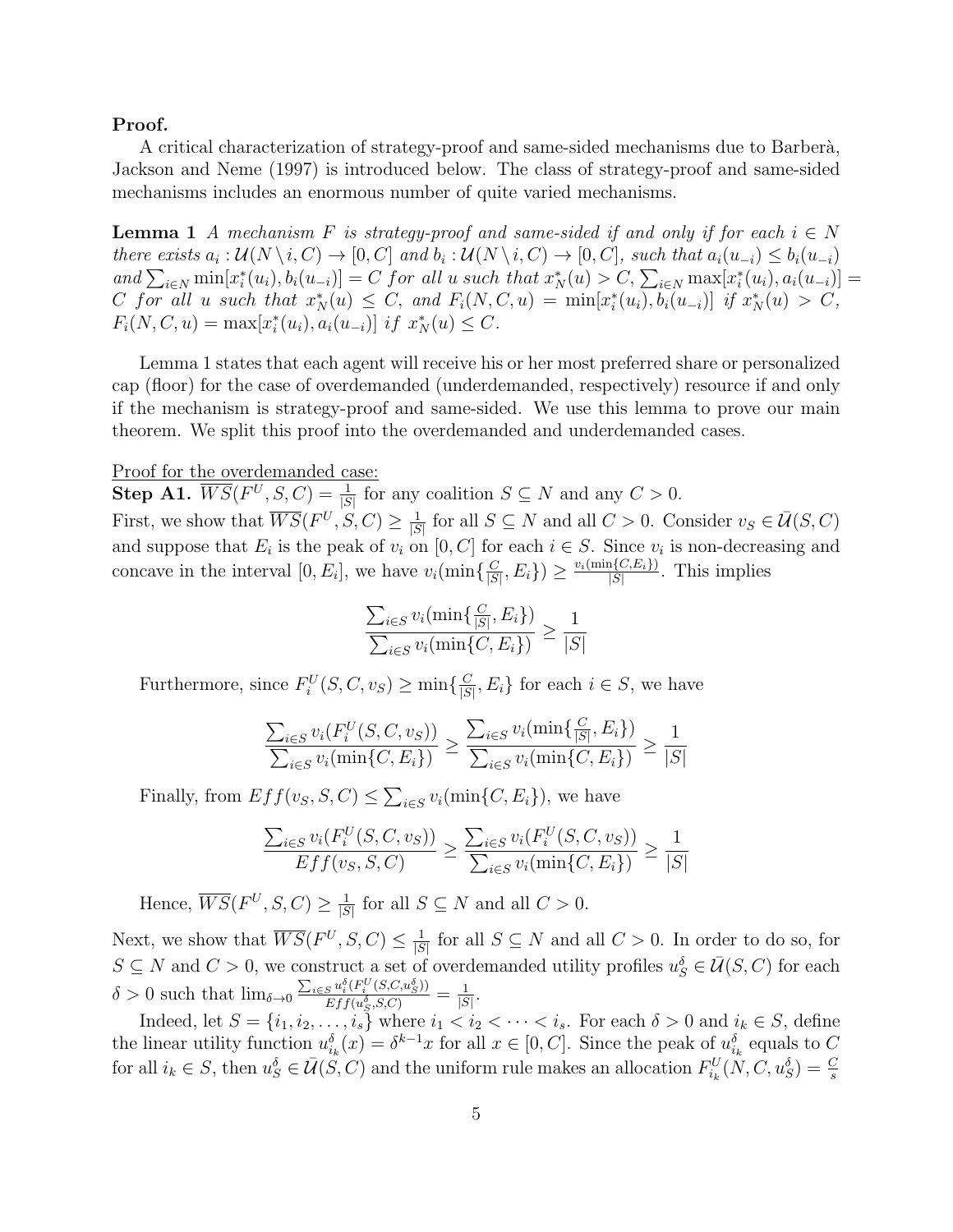to each  $i_k \in S$  where  $s = |S|$ . Thus, the uniform rule  $F^U(S, C, u_S^{\delta})$  generates a surplus equal to  $\sum_{k=1}^s \delta^{k-1}(\frac{C}{s})$  $\frac{C}{s}$ ). For each  $\delta < 1$ , efficiency in the problem  $(S, C, u_S^{\delta})$  gives agent  $i_1$  the total resource C:  $Eff(u<sub>S</sub>, S, C) = C$ . Thus, we have

$$
\overline{WS}(F^U,S,C)\leq \lim_{\delta\to 0}\frac{\sum_{k=1}^s\delta^{k-1}(\frac{C}{s})}{C}=\frac{1}{s}
$$

Hence,  $\overline{WS}(F^U, S, C) = \frac{1}{|S|}$  for any coalition  $S \subseteq N$  and any  $C > 0$ .

**Step A2.** Suppose that a strategy-proof and same-sided mechanism  $F$  is optimal for the agents in N and resource  $C > 0$ . Then for every utility profile u, we have that  $b_i(u_{-i}) \geq \frac{C}{n}$ n for any  $i \in N$ .

We prove step A2 by contradiction. Suppose there exists an overdemanded utility profile u and agent i such that  $b_i(u_{-i}) < \frac{C}{n}$  $\frac{C}{n}$ . Let agent *i*'s utility function be  $u_i^{\alpha}(x) = \alpha x$  for  $0 \le x \le C$  and  $\alpha > 0$ . Since the peak of u is overdemanded and the peak of  $u_i^{\alpha}$  is at C, then the profile  $(u_i^{\alpha}, u_{-i})$  is also overdemanded. For a large enough  $\alpha$ , the efficient allocation is giving C to agent i. Thus,  $Eff((u_i^{\alpha}, u_{-i}), N, C) = \alpha C$  for large  $\alpha$ . On the other hand, the surplus at  $F(N, C, (u_i^{\alpha}, u_{-i}))$  satisfies

$$
\alpha b_i(u_{-i}) + \sum_{k \in N \setminus i} u_k(F_k(N, C, (u_i^{\alpha}, u_{-i}))) \leq \alpha b_i(u_{-i}) + \sum_{k \in N \setminus i} u_k(x_k^*(u_k)).
$$

Thus,

$$
\overline{WS}(F, N, C) \le \lim_{\alpha \to \infty} \frac{\alpha b_i(u_{-i}) + \sum_{k \in N \setminus i} u_k(x_k^*(u_k))}{\alpha C} = \frac{b_i(u_{-i})}{C} < \frac{1}{n} = \overline{WS}(F^U, N, C),
$$

where the last equality comes by step A1. This contradicts that  $F$  is optimal.

In particular, Lemma 1 and Step A2 imply the following two conditions for an optimal, strategy-proof and same sided-mechanism F: (a) if  $x_i^*(u_i) \leq \frac{C}{n}$  $\frac{C}{n}$ , then  $F_i(N, C, u) = x_i^*(u_i);$ (b) if  $F_i(N, C, u) < x_i^*(u_i)$ , then  $F_i(N, C, u) \geq \frac{C}{n}$  $\frac{C}{n}$ .

For the next two steps, we fix a strategy-proof and same-sided mechanism  $F$  that is optimal for any coalition  $S \subseteq N$  and resource  $C > 0$ .

**Step A3.** For any profile  $u \in \bar{\mathcal{U}}(N, C)$ , the mechanism F either assigns the agents their peak or a constant amount.

Consider the set  $S^* = \{i \in N | F_i(N, C, u) < x_i^*(u_i) \}$  composed of the agents who receive allocations different from their peaks. Consistency implies  $F_i(S^*, D, u_{S^*}) = F_i(N, C, u)$  for any  $i \in S^*$  where  $D = \sum_{i \in S^*} F_i(N, C, u)$ . Since F is optimal at coalition  $S^*$  and condition (b) in step A2 holds for coalition  $S^*$ , we have  $F_i(S^*, D, u_{S^*}) \geq \frac{\sum_{i \in S^*} F_i(S^*, D, u_{S^*})}{|S^*|}$  $\frac{i(S, D, u_{S^*})}{|S^*|}$  for any  $i \in S^*$ . Hence, by feasibility,  $F_i(N, C, u) = F_i(S^*, D, u_{S^*}) = \frac{\sum_{i \in S^*} F_i(S^*, D, u_{S^*})}{|S^*|}$  $\frac{i(S^*, D, u_{S^*})}{|S^*|}$  for any  $i \in S^*$ . **Step A4.** For any utility profile u, assume, without loss of generality, that  $x_1^*(u_1) \leq x_2^*(u_2) \leq$  $\cdots \leq x_n^*(u_n)$ . There exists  $k \leq n$  such that  $S^* = \{k, k+1, \ldots, n\}$ . That is, the set of agents who do not receive their peaks is a set of consecutive agents with the highest peaks.

Suppose for the sake of contradiction that there exists  $i < j$  such that  $F_i(N, C, u) < x_i^*(u_i)$ and  $F_j(N, C, u) = x_j^*(u_j)$ . Let  $D = F_i(N, C, u) + F_j(N, C, u)$ . By consistency, optimality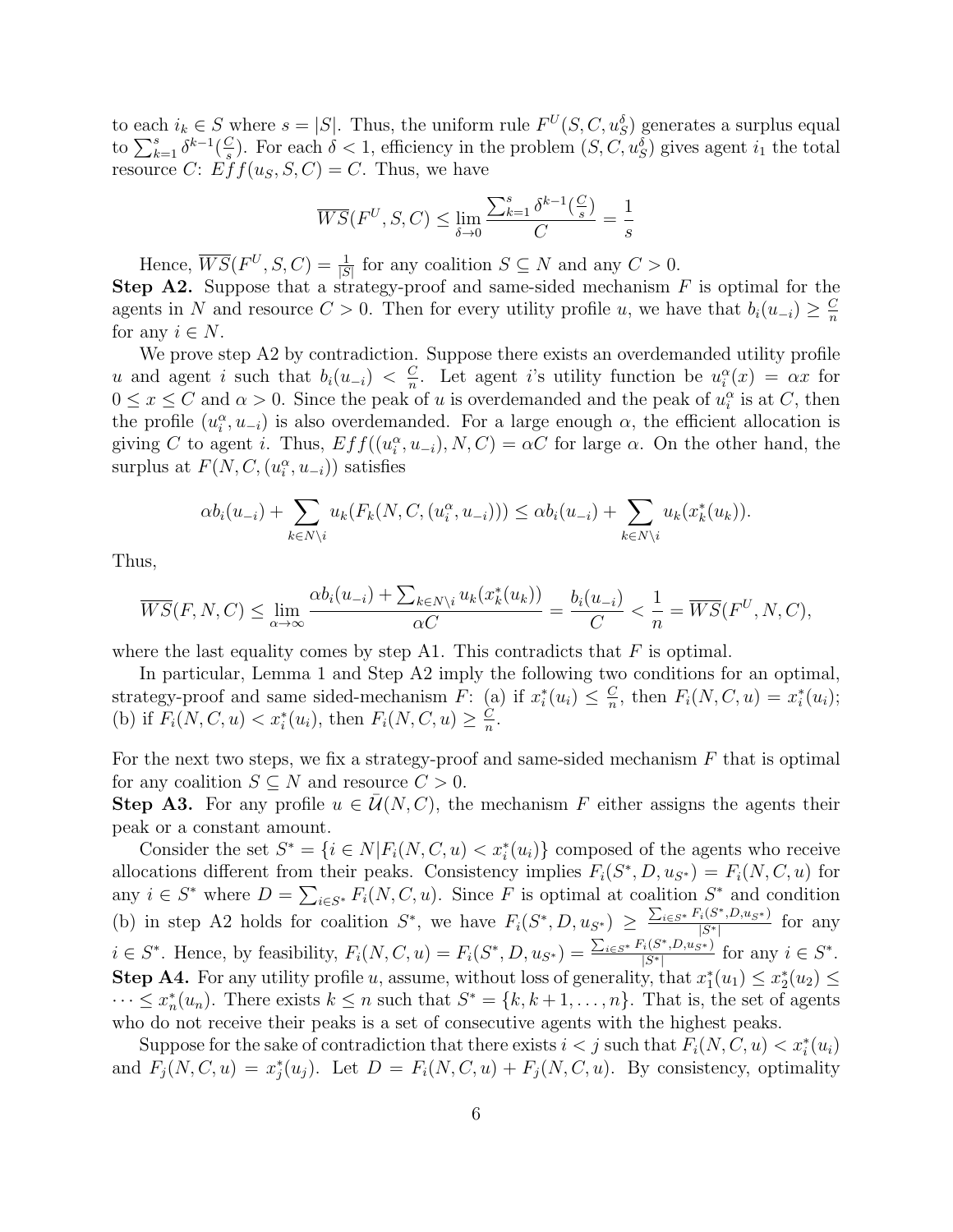on the set  $\{i, j\}$  and condition (b) in step A2, we have  $F_i(N, C, u) = F_i(\{i, j\}, D, u_{\{i, j\}}) \geq$  $\frac{F_i(\{i,j\},D,u_{\{i,j\}})+F_j(\{i,j\},D,u_{\{i,j\}})}{2} = \frac{F_i(N,C,u)+F_j(N,C,u)}{2}$  $\frac{F+F_j(N,C,u)}{2}$ . This contradicts to  $F_j(N,C,u) = x_j^*(u_j) \geq$  $x_i^*(u_i) > F_i(\overline{N}, C, u).$ 

Finally, there is a unique rule that satisfies steps A3 and A4. This rule is the uniform rule.

### Proof for the underdemanded case:

The following steps parallel Steps A1-A4 above.

**Step B1.**  $\underline{WS}(F^U, S, C) = \frac{|S|-1}{|S|}$  for any coalition  $S \subseteq N$  with  $|S| > 1$  and any  $C > 0$ . First, we show that  $W S(F^U, S, C) \geq \frac{|S|-1}{|S|}$  $\frac{|S|-1}{|S|}$  for  $C > 0$  and  $|S| > 1$ . Consider  $v_S \in \underline{\mathcal{U}}(S, C)$ and suppose that  $E_i$  is the peak of  $v_i$  on  $[0, C]$  for each  $i \in S$ . Since  $v_i$  is non-increasing, non-negative and concave in the interval  $[E_i, C]$ , we have  $v_i(\max\{\frac{C}{|S|}\})$  $\frac{C}{|S|},E_i\}) \geq \frac{v_i(E_i)(|S|-1)}{|S|}$  $\frac{|S|-1|}{|S|}$ . This implies

$$
\frac{\sum_{i \in S} v_i(\max\{\frac{C}{|S|}, E_i\})}{\sum_{i \in S} v_i(E_i)} \ge \frac{|S| - 1}{|S|}
$$

Furthermore, since  $E_i \leq F_i^U(S, C, v_S) \leq \max\{\frac{C}{|S|}\}$  $\frac{C}{|S|}, E_i$  for each  $i \in S$ , we have

$$
\frac{\sum_{i \in S} v_i(F_i^U(S, C, v_S))}{\sum_{i \in S} v_i(E_i)} \ge \frac{\sum_{i \in S} v_i(\max\{\frac{C}{|S|}, E_i\})}{\sum_{i \in S} v_i(E_i)} \ge \frac{|S| - 1}{|S|}
$$

Finally, from  $Eff(v_S, S, C) \leq \sum_{i \in S} v_i(E_i)$ , we have

$$
\frac{\sum_{i \in S} v_i(F_i^U(S, C, v_S))}{\sum_{i \in S} Eff(v_S, S, C)} \ge \frac{\sum_{i \in S} v_i(F_i^U(S, C, v_S))}{\sum_{i \in S} v_i(E_i)} \ge \frac{|S| - 1}{|S|}
$$

Hence,  $W S(F^U, S, C) \ge \frac{|S|-1}{|S|}$  $\frac{|S|-1}{|S|}$  for all  $C > 0$  and  $S \subseteq N$ .

Next, we show that  $\underline{WS}(F^U, S, C) \leq \frac{|S|-1}{|S|}$  $\frac{|S|-1}{|S|}$  for all  $C > 0$ , and  $S \subseteq N$  such that  $|S| > 1$ . We do so by constructing a set of underdemanded utility profiles  $v_S^{\delta} \in \mathcal{U}$  $\mathcal{U}(S, C)$  for each  $\delta > 0$ such that  $\lim_{\delta \to 0} \frac{\sum_{i \in S} v_i^{\delta}(F_i^U(S, C, v_S^{\delta}))}{F_i f(n^{\delta} S C)}$  $\frac{S\,v_i^o(F^{\scriptscriptstyle U}_i(S,C,v_S^o))}{Eff(v_S^{\delta},S,C)} = \frac{|S|-1}{|S|}$  $\frac{s|-1}{|S|}$ .

Indeed, let  $S = \{i_1, i_2, \ldots, i_s\}$ , for  $s > 1$ , where  $i_1 < i_2 < \cdots < i_s$ . For each  $\delta > 0$  we define  $v_{i_s}^{\delta}(x) = \delta(C-x)$  and  $v_{i_1}^{\delta}(x) = v_{i_2}^{\delta}(x) \cdots = v_{i_{s-1}}^{\delta}(x) = (C-x)$  for  $0 \le x \le C$ . The peak of each agent at the utility profile  $v_S^{\delta} = (v_{i_1}^{\delta}, \ldots, v_{i_s}^{\delta})$  is at zero, thus  $v_S^{\delta} \in \mathcal{U}$ <br>Furthermore, since all grouts have the same peak, the uniform ellecation  $F_U$  allocated  $\mathcal{U}(S,C).$ Furthermore, since all agents have the same peak, the uniform allocation  $F^U$  allocates  $\frac{C}{s}$  to each agent. Thus,  $F^{U}(S, C, v_{S}^{\delta})$  generates a surplus equal to  $(s - 1)(C - \frac{C}{s})$  $\frac{C}{s}$ ) +  $\delta(C - \frac{C}{s})$  $\frac{C}{s}) =$  $(s-1)C(s-1+\delta)$  $\frac{(s-1+0)}{s}$ .

On the other hand, for  $\delta < 1$ , the efficient allocation at  $v_S^{\delta}$  allocates the full amount C to agent i<sub>s</sub>. It generates an efficient surplus  $Eff(v_S^{\delta}, S, C) = (s - 1)C$ .

Thus,

$$
\underline{WS}(F^U, S, C) \le \lim_{\delta \to 0} \frac{(s-1)C(s-1+\delta)/s}{(s-1)C} = \frac{s-1}{s}
$$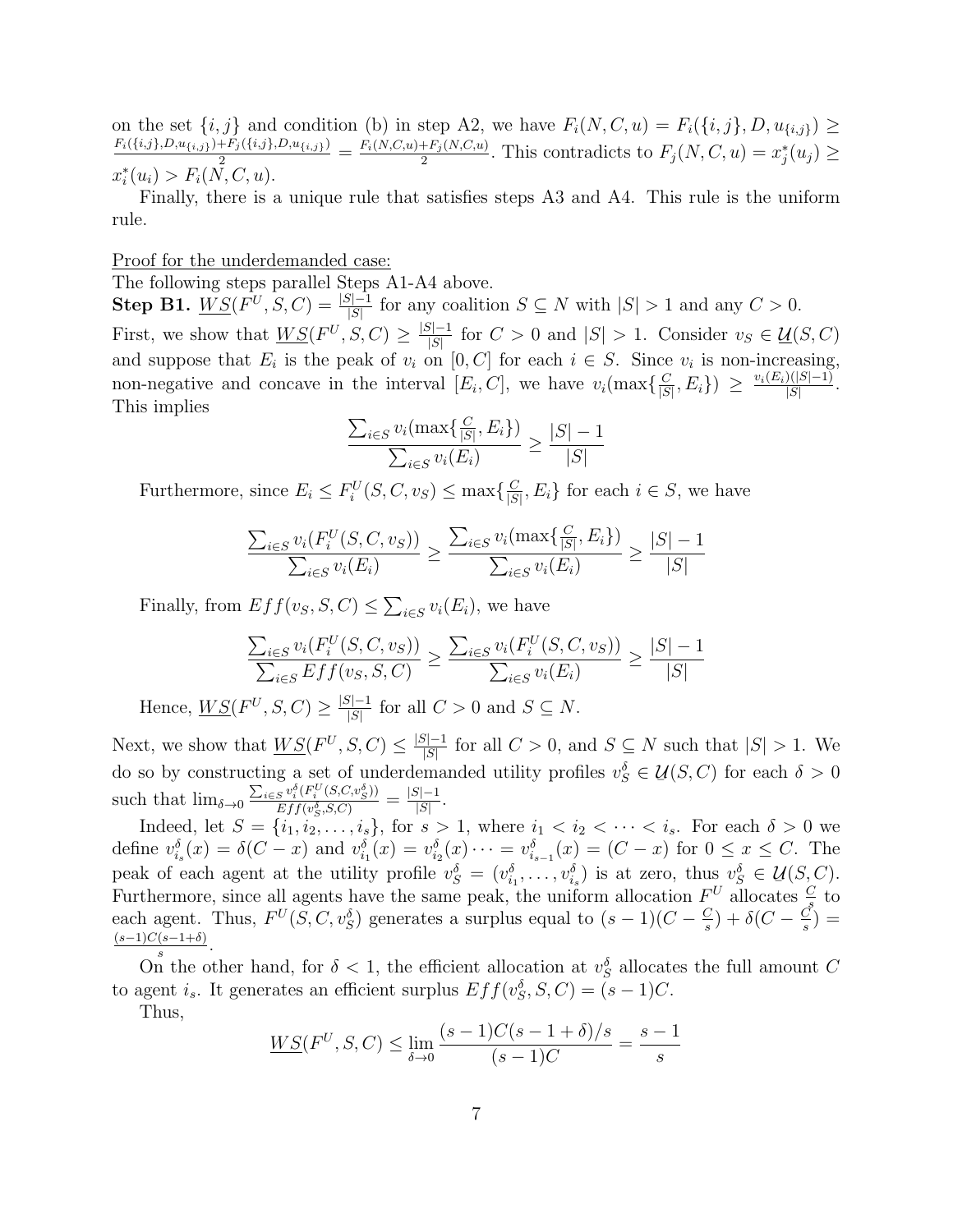Hence,  $\underline{WS}(F^U, S, C) = \frac{|S|-1}{|S|}$  for all  $C > 0$  and  $S \subseteq N$  such that  $|S| > 1$ .

**Step B2.** Suppose that the strategy-proof and same-sided mechanism  $F$  is optimal for the agents in N and resource  $C > 0$ . Then for every utility profile u, we have that  $a_i(u_{-i}) \leq \frac{C}{n}$ n for any i.

We prove step 2 by contradiction. Suppose there exists an underdemanded utility profile u and agent i such that  $a_i(u_{-i}) > \frac{C}{n}$  $\frac{C}{n}$ . Let agent *i*'s utility function be  $u_i^{\alpha}(x) = \alpha - \frac{\alpha}{C}$  $\frac{\alpha}{C}x$ for  $0 \le x \le C$  and  $\alpha > 0$ . Since the peak of  $u_i^{\alpha}$  is at 0, then the profile  $(u_i^{\alpha}, u_{-i})$  is also underdemanded. Furthermore, for a large enough  $\alpha$ , the efficient allocation requires agent i to receive nothing and the other agents to split the resource C. Thus,  $Eff((u_i^{\alpha}, u_{-i}), N, C) =$  $\alpha + \sum_{j \neq i} u^j(E^j) \geq \alpha$  for large  $\alpha$ , where  $E^j$  is the efficient allocation of the resource to agent  $j \neq i$ . On the other hand, by Lemma 1 and  $a_i(u_{-i}) > \frac{C}{n}$  $\frac{C}{n}$ , the surplus under F at the profile  $(u_i^{\alpha}, u_{-i})$  satisfies

$$
u_i^{\alpha}(F_i(N, C, (u_i^{\alpha}, u_{-i}))) + \sum_{k \neq i} u_k(F_k(N, C, (u_i^{\alpha}, u_{-i}))) \leq \alpha - \frac{\alpha}{C} a_i(u_{-i}) + \sum_{k \neq i} u_k(x_k^*(u_k))
$$

from Lemma 1. Thus, we have

$$
\underline{WS}(F, N, C) \le \lim_{\alpha \to \infty} \frac{\alpha - \frac{\alpha}{C} a_i(u_{-i}) + \sum_{k \neq i} u_k(x_k^*(u_k))}{\alpha} = 1 - \frac{a_i(u_{-i})}{C} < \frac{n-1}{n}
$$

Therefore, this inequality and step B1 imply that  $F$  is not optimal, which is a contradiction.

In particular, Lemma 1 and Step B2 imply the following conditions for an optimal, strategy-proof and same-sided mechanism F: (a) if  $x_i^*(u_i) \geq \frac{C}{n}$  $\frac{C}{n}$ , then  $F_i(N, C, u) = x_i^*(u_i);$ (b) if  $F_i(N, C, u) > x_i^*(u_i)$ , then  $F_i(N, C, u) \leq \frac{C}{n}$  $\frac{C}{n}$ .

For the next two steps, we fix a strategy-proof and same-sided mechanism  $F$  that is optimal for any coalition  $S \subseteq N$  and resource  $C > 0$ .

**Step B3.** For any profile  $u \in$ ¯  $\mathcal{U}(N, C)$ , the mechanism F either assigns the agents their peak or a constant amount.

Consider the set  $S^* = \{i \in N | F_i(N, C, u) > x_i^*(u_i) \}$  composed of the agents who receive an allocation different from their peak. Let  $D = \sum_{i \in S^*} F_i(N, C, u)$ . By applying optimality on  $S^*$ , consistency and condition (b) in step B2, we have  $F_i(N, C, u) = F_i(S^*$ on  $S^*$ , consistency and condition (b) in step B2, we have  $F_i(N, C, u) = F_i(S^*, D, u_{S^*}) \le \sum_{i \in S^*} F_i(S^*, D, u_{S^*})$  $_{i\in S^*} F_i(S^*, D, u_{S^*})$  $F_i(S^*, D, u_{S^*})$  for any  $i \in S^*$ . Hence, by feasibility,  $F_i(N, C, u) = \frac{\sum_{i \in S^*} F_i(N, C, u)}{|S^*|}$  $\frac{F_i(N, C, u)}{|S^*|}$  for any  $i \in S^*$ .

**Step B4.** For any utility profile u, assume, without loss of generality, that  $x_1^*(u_1) \leq x_2^*(u_2) \leq$  $\cdots \leq x_n^*(u_n)$ . There exists  $k \leq n$  such that  $S^* = \{1, \ldots, k\}$ . That is, the set of agents who do not receive their peak is a set of consecutive agents with the lowest peaks.

Suppose that there exists  $i > j$  such that  $F_i(N, C, u) > x_i^*(u_i)$  and  $F_j(N, C, u) = x_j^*(u_j)$ . Let  $D = F_i(N, C, u) + F_j(N, C, u)$ . By consistency, optimality on the set  $\{i, j\}$  and condition (b) in step B2, we have  $F_i(N, C, u) = F_i(\{i, j\}, D, u_{\{i, j\}}) \leq \frac{F_i(\{i, j\}, D, u_{\{i, j\}}) + F_j(\{i, j\}, D, u_{\{i, j\}})}{2} = F_i(N, C, u) - F_i(N, C, u) \leq F_i(N, C, u)$  $\frac{F+F_j(N,C,u)}{2}$ . This contradicts to  $F_j(N, C, u) = x_j^*(u_j) \leq x_i^*(u_i) < F_i(N, C, u)$ .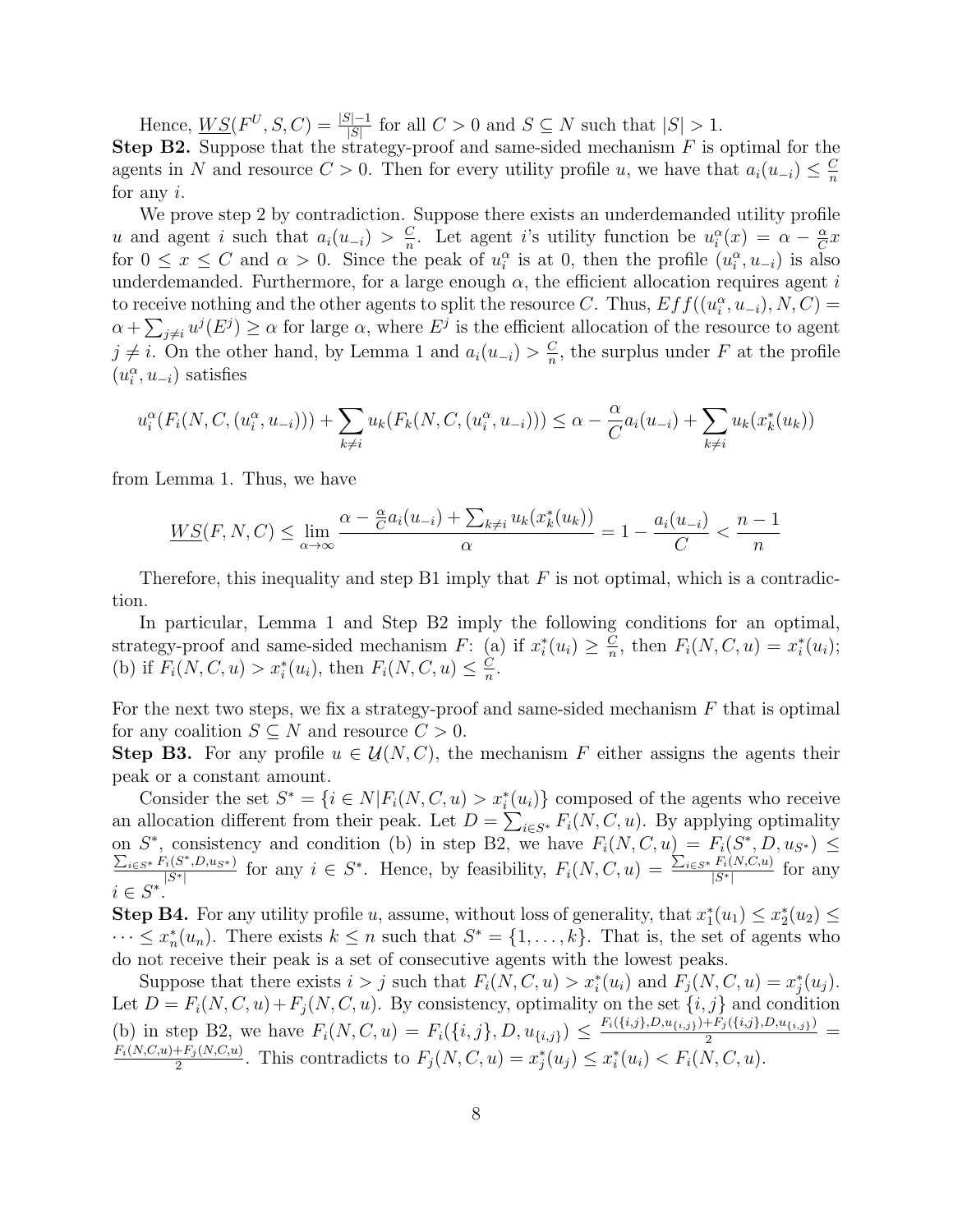Finally, there is a unique rule that satisfies steps B3 and B4. This rule is the uniform rule.

This characterization is tight, as shown in the next remarks.

Remark 1 (Without same-sideness) The assumption of same-sideness is necessary to derive the result. Without same-sidedness, the equal division rule  $F(S, C, u) = \frac{C}{|S|}$  is another optimal mechanism for both the overdemanded and underdemanded cases. It guarantees the same WS as  $F^U$  for any group of agents.

**Remark 2 (Without strategy-proofness)** For each problem  $(S, C, u)$ , consider the mechanism that picks the allocation  $y \in Y(S, C)$  that is efficient. If there are multiple efficient allocations, break ties lexicographically, by choosing the efficient allocation that gives the largest share to agent 1, following by agent 2, etc. This mechanism guarantees an economic surplus equal to the efficient surplus, thus  $\overline{WS}(F^U, S, C) = \underline{WS}(F^U, S, C) = 1$ . Same-sidedness is implied by efficiency. It is also consistent, as the subset of an efficient allocation is also efficient for the subset of agents (and ties are broken lexicographically in case of multiplicity of efficient allocations). This mechanism is not strategy-proof, as agent who are getting an allocation under (above) their peak, have the incentive to arbitrarily inflate (deflate) their utility.

Remark 3 (Without consistency) Conditions  $b_i(u_{-i}) \geq \frac{C_i}{n}$  $\frac{C}{n}$  and  $a_i(u_{-i}) \leq \frac{C}{n}$  $\frac{C}{n}$  found in steps A2 and B2, respectively, are sufficient to guarantee the optimality of the mechanism. By Lemma 1, there is clearly a large class of mechanisms that satisfy these conditions along with strategy-proofness and same-sideness, each of them is optimal.

Remark 4 (Without concavity) The assumption of concavity of the utility function is necessary in order to achieve a non-zero WS. To show this for the overdemanded case, consider a strategy-proof and same-sided mechanism and a utility profile u where some agent i is allocated an amount  $y_i$  strictly less than his peak  $x_i^*(u_i)$ . Consider the utility function  $v_i^{\alpha}(x) = u_i(x)$  for  $x \leq y_i$ ,  $v_i^{\alpha}(x) = \alpha^{x-y_i}u_i(x)$  for  $x_i^*(u_i) \geq x \geq y_i$ , and  $v_i^{\alpha}(x) = \alpha^{2x_i^*(u_i)-y_i-x} u_i(x)$  for  $x \geq x_i^*(u_i)$ . Note that  $v_i^{\alpha}$  has the same peak as  $u_i$  for  $\alpha \geq 1$ , but the cardinal value at the peak tends to infinity as  $\alpha$  tends to infinity. By strategy-proofness and same-sidedness, the allocation of agent i at  $(v_i^{\alpha}, u_{-i})$  is equal to  $y_i$  for any  $\alpha \geq 1$ . Thus, the mechanism generates zero WS as  $\alpha$  goes to infinity. A similar argument can be done for the underdemanded case.

# References

[Aggarwal, G., Fiat, A., Goldberg, A., Hartline, J., Immorlica, N., Sudan, M., 2005] Aggarwal, G., Fiat, A., Goldberg, A., Hartline, J., Immorlica, N., Sudan, M., 2005. Derandomization of auctions. Proceedings of the Annual Symposium on Theory of Computing, 619-625.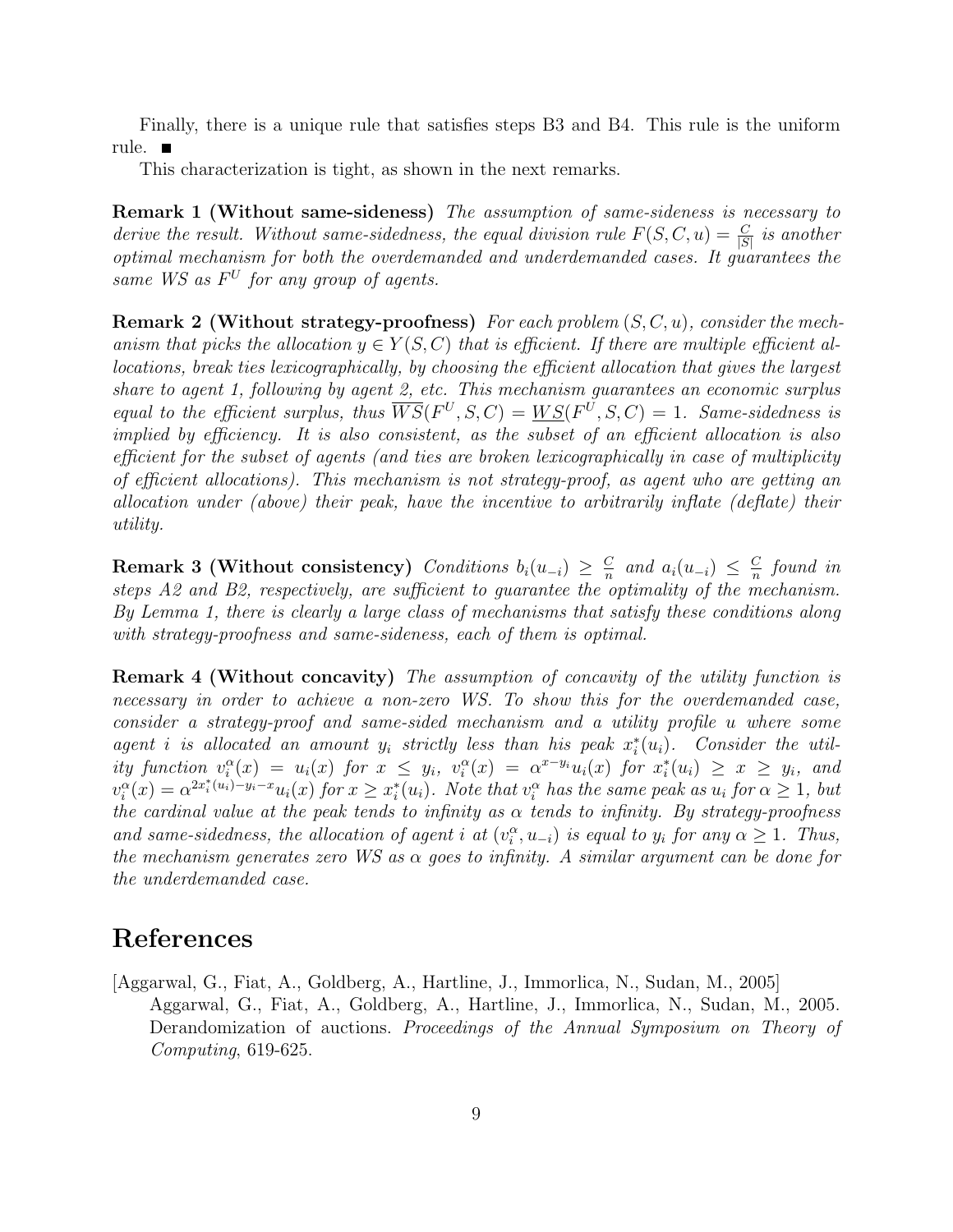- [Alon, N., Feldman, M., Procaccia, A., Tennenholtz, M., 2010] Alon, N., Feldman, M., Procaccia, A., Tennenholtz, M., 2010. Strategyproof Approximation of the Minimax on Networks. Mathematics of Operation Research 35, No. 3, 513-526
- [Barber`a, Jackson and Neme, 1997] Barber`a, S., Jackson, M., Neme, A., 1997. Strategy-Proof Allotment Rules. Games and Economic Behavior 18, 1-21.
- [Benassy, J.P., 1982] Benassy, J., 1982. The Economics of Market Disequilibrium. Academic Press, San Diego.
- [Cavallo, 2006] Cavallo, R., 2006. Optimal decision making with minimal waste: Strategyproof redistribution of VCG payments. International Conference on Autonomous Agents and Multi-agent Systems, 882-889, Hakodate, Japan.
- [Ching, 1992] Ching, S., 1992. A simple characterization of the uniform rule. Economics Letters 40, 57-60.
- [Ching, 1994] Ching, S., 1994. An alternative characterization of the uniform rule. Social Choice and Welfare 11, 131-136.
- [Chun, 2000] Chun, Y., 2000. Distribution properties of the uniform rule in economies with single-peaked preferences. Economic Letters 67, 23-27.
- [Dagan, 1996] Dagan, N., 1996. A note on Thomson's characterizations of the uniform rule. Journal of Economic Theory 69, 255-261.
- [Fischer and Klimm, 2015] Fischer, F., Klimm, M., 2015. Optimal Impartial Selection. SIAM Journal on Computing 44 (5), 1263-1285.
- [Goldberg, A., Hartline, J., Wright, A., 2001] Goldberg, A., Hartline, J., Wright, A., 2001. Competitive auctions and digital goods. Proceedings of the Annual ACM-SIAM Symposium on Discrete Algo-rithms, Washington, DC, 735-744.
- [Goldberg, A., Hartline, J., Karlin, A., Saks, M., Wright, A., 2006] Goldberg, A., Hartline, J., Karlin, A., Saks, M., Wright, A., 2006. Competitive auctions. Games and Economic Behavior 55, 242-269.
- [Guo and Conitzer, 2009] Guo, M. and V. Conitzer. 2009. "Worst-case optimal redistribution of VCG payments in multi-unit auctions." Games and Economic Behavior 67, 69-98.
- [Guo and Conitzer, 2010] Guo, M. and V. Conitzer. 2010. "Optimal-in-expectation redistribution mechanisms." Artificial Intelligence 174, 363-381
- [Hartline, J., McGrew, R., 2005] Hartline, J., McGrew, R., 2005. From optimal limited to unlimited supply auctions. Proceedings of the ACM Conference on Electronic Commerce, Vancouver, Canada, 175-182.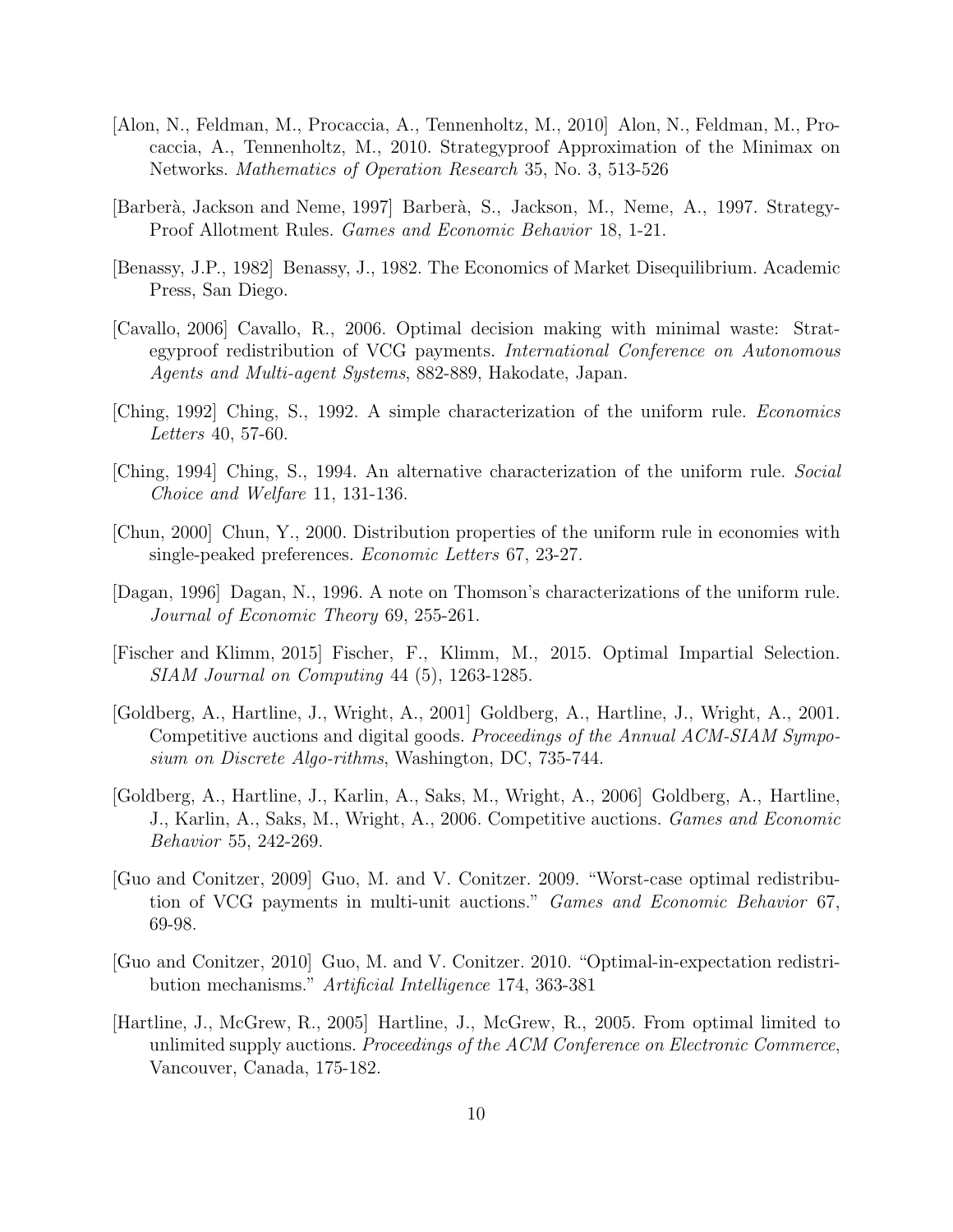- [Holmström, B., 1979] Holmström, B., 1979. Groves' Scheme on Restricted Domains. *Econo*metrica 47 (5), 1137-1144.
- [Hougaard, J., Moreno-Ternero, J., Østerdal, L., 2014] Hougaard, J., Moreno-Ternero, J., Østerdal, L., 2014. Assigning agents to a line. Games and Economic Behavior 87, 539- 553.
- [Hurwicz, 1972] Hurwicz, L., 1972. On informationally decentralized systems. In: McGuire C, Radner R (eds) Decision and Organization. North-Holland, Amsterdam, 297-336
- [Jahari and Tsitsiklis, 2004] Johari, R., Tsitsiklis, J., 2004. Efficiency Loss in a Network Resource Allocation Game. Mathematics of Operations Research 29 (3), 407-435.
- [Juarez, 2008] Juarez, R., 2008. The Worst Absolute Surplus Loss in the Problem of Commons: Random Priority vs. Average Cost. *Economic Theory* 34 (1), 69-84.
- [Juarez, 2015] Juarez, R., 2015. Optimal group strategyproof cost sharing. Mimeo University of Hawaii.
- [Juarez, R. and Kumar, R., 2013] Juarez, R., Kumar, R., 2013 Implementing efficient graphs in connection networks. Economic Theory 54 (2) 359-403.
- [Moulin, H., 2009] Moulin, H., 2009. Almost budget-balanced VCG mechanisms to assign multiple objects. *Journal of Economic Theory* 144, 96-119.
- [Moulin, H., Shenker, S., 2001] Moulin, H., Shenker, S., 2001. Strategy-proof sharing of submodular costs: budget balance versus efficiency. *Economic Theory* 18, 511-533.
- [Procaccia, A., Tennenholtz, M., 2013] Procaccia, A., Tennenholtz, M., 2013. Approximate Mechanism Design without Money. ACM Transactions on Economics and Computation 1 (4), Article 18.
- [Sonmez, 1994] Sönmez, T., 1994. Consistency, monotonicity, and the uniform rule. Economics Letters 46, 229-235.
- [Sprumont, 1991] Sprumont, Y., 1991. The division problem with single-peaked preferences: a characterization of the uniform allocation rule. Econometrica 59(2), 509-519.
- [Thomson, William, 1994a] Thomson, W., 1994a. Resource-monotonic solutions to the problem of fair division when preferences are single-peaked. Social Choice and Welfare 11, 205-223.
- [Thomson, William, 1994b] Thomson, W., 1994b. Consistent solutions to the problem of fair division when preferences are single-peaked. Journal of Economic Theory 63, 219-245.
- [Thomson, William, 1995] Thomson, W., 1995. Population-monotonic solutions to the problem of fair division when preferences are single-peaked. Economic Theory 5, 229-246.